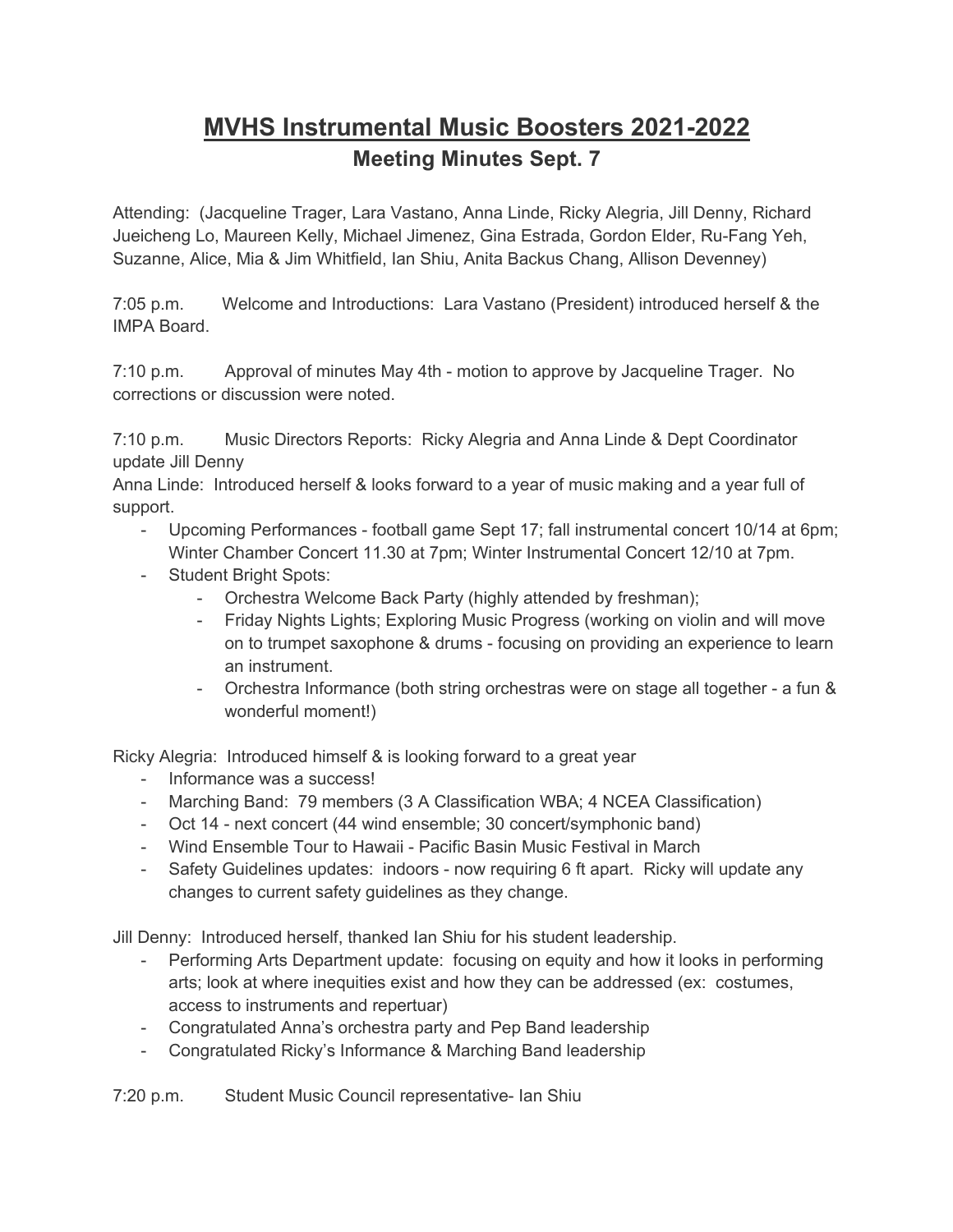Ian has participated in all ensembles at MVHS.

- Informances: they all went well from students' perspective; students are learning rep for the upcoming concerts
- Marching Band: Band Camp was a success in person! Able to include away camp traditions. 3 rehearsals per week and working toward the Community Thank You performance. Uniform fitting - Ian thanked the parents that helped.
- Pep Band: 1st game was a success; a lot of fun and a good vibe. Lots of spirit at the game.
- Music Council: just approved the ASB budget and updated the program slogan.

7:30pm Michael Jimenez - Principal Report: Music activities are scheduled; Safety update on current regulations = masked and bell covers indoors; Performances are allowed outdoors unmasked with bell covers; Congratulated the Pep Band at the first football game they will continue to perform at all home games.

## 7:35 p.m. Board Reports

President and VP

- Lara encouraged parents to check out the website and volunteer!
- Jacqueline thanked Anna and Ricky for all they are doing

## 7:35 p.m. Treasurer's Report Review and ratify expenses from 2020-2021 Budget proposal for 2021-2022 school year

- Richard updated the financials
- Ending balance of 2020-21 \$60k
- 2019 2020 total expenses \$90k
- Note: Clinicians are now being called staff; guest artists are now being called clinicians
- See budget document descriptions of line items for all projected spending
- Vote on budget at October Meeting
- Fundraising: TACO night was not able to happen due to COVID regulations; *ACTION ITEM: hold a Fundraising meeting to discuss creative ways to raise funds in order to support Anna/Ricky and the programs.*
- IMPA Proposal by Ricky & Anna (see spreadsheet)
	- Ricky Alegria: Contracted Staff, Drill Writing, Clinicians, Professional Development, Scholarships, On Field Equipment, Awards & Plaques, Overhead Expenses
	- Anna Linde: Contracted Staff, Clinicians, Scholarships, Awards & Plaques, Pep Band Uniforms, Professional Development, Exploring Music
	- Donations can be made via the website by Paypal and credit cards through Cut Time
	- CD Fundraiser: Choir & Instrumental Programs will contribute to a CD that can be sold and used as a fundraiser. Jill Denny has invited Tour students to participate